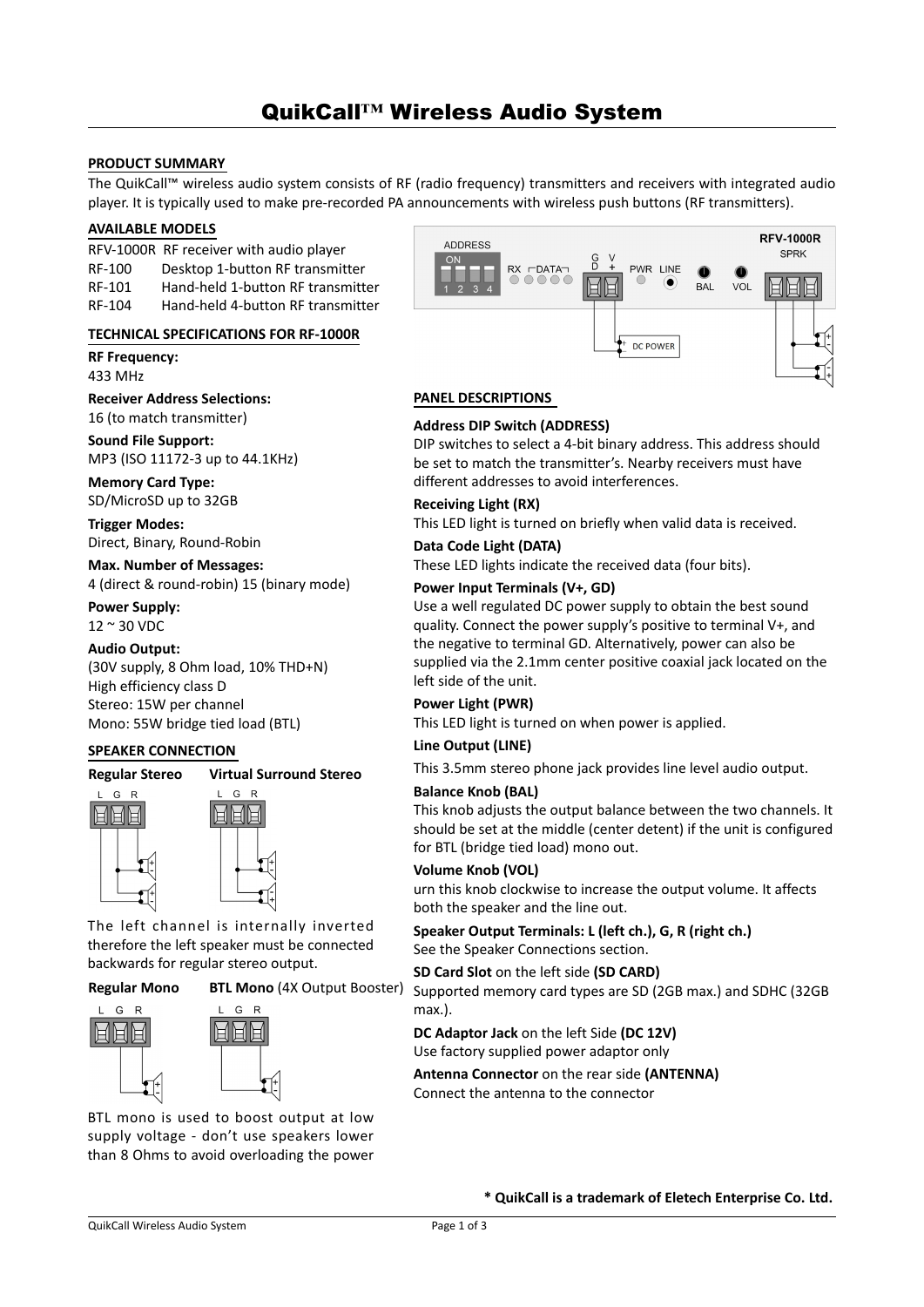# **TECHNICAL SPECIFICATIONS FOR RF-100/101/104**

**RF Frequency:**  433 MHz

**Transmitter Address Selections:**  16 (to match receiver)

# **Triggering Mechanism:**

built-in push button (1 or 4) or external inputs (For RF-101 and RF-104 only)

# **Power Supply:**

12V battery or DC adaptor

# **SYSTEM CONFIGURATION**

By default, the system works in the following mode without a configuration file:

Trigger Mode: Direct Playback Mode: Non-Interruptible

To operate the system in any other modes, you need to create a plain text file on the memory card called "MODE.TXT" containing 2 letters:

# **First Letter: Trigger Mode**

D = Direct (prioritized: 001/button A = highest)  $B = Binary$ R = Round Robin (not prioritized)

# **Second Letter: Playback Mode**

N = Non-interruptible I = Interruptible  $Q = Q$ ueue P = Priority (Interrupt mode with priority)

## **File Number Assignment**

Sound files on the memory card must be assigned a unique file number for identification purpose. The file number must be a three digit number within the following range: For Direct Trigger: 001 ~ 004 For Binary Trigger: 001 ~ 015

### **DIP Switch Settings:**

There are two kind of DIP switch settings, one for address and the other for data.

### *Address Switch Settings:*

The address switch settings for the transmitter and the receiver must be the same.

### *Data Switch Settings:*

The data switch settings are availabled on RF-100/101 transmitter only.

## **DATA DIP SWITCH SETTINGS**

Set dip switches on the transmitter to trigger up to 15 MP3 files ranging from 001 to 015



| DATA Switch Binary Settings ( $\bullet$ = ON ; --- = OFF) |                 |                 |     |                        |  |
|-----------------------------------------------------------|-----------------|-----------------|-----|------------------------|--|
| SW1                                                       | SW <sub>2</sub> | SW <sub>3</sub> | SW4 | <b>Trigger Message</b> |  |
|                                                           |                 |                 |     | 001.MP3                |  |
|                                                           |                 |                 |     | 002.MP3                |  |
|                                                           |                 |                 |     | 003.MP3                |  |
|                                                           |                 |                 |     | 004.MP3                |  |
|                                                           |                 |                 |     | 005.MP3                |  |
|                                                           |                 |                 |     | 006.MP3                |  |
|                                                           |                 |                 |     | 007.MP3                |  |
|                                                           |                 |                 |     | 008.MP3                |  |
|                                                           |                 |                 |     | 009.MP3                |  |
|                                                           |                 |                 |     | 010.MP3                |  |
|                                                           |                 |                 |     | 011.MP3                |  |
|                                                           |                 |                 |     | 012.MP3                |  |
|                                                           |                 |                 |     | 013.MP3                |  |
|                                                           |                 |                 |     | 014.MP3                |  |
|                                                           |                 |                 |     | 015.MP3                |  |

| DATA Switch Direct Settings ( $\bullet$ = ON ; --- = OFF) |                 |                 |                 |                        |  |  |
|-----------------------------------------------------------|-----------------|-----------------|-----------------|------------------------|--|--|
| SW <sub>1</sub>                                           | SW <sub>2</sub> | SW <sub>3</sub> | SW <sub>4</sub> | <b>Trigger Message</b> |  |  |
|                                                           |                 |                 |                 | 001.MP3                |  |  |
|                                                           |                 |                 |                 | 002.MP3                |  |  |
|                                                           |                 |                 |                 | 003.MP3                |  |  |
|                                                           |                 | --              |                 | 004.MP3                |  |  |